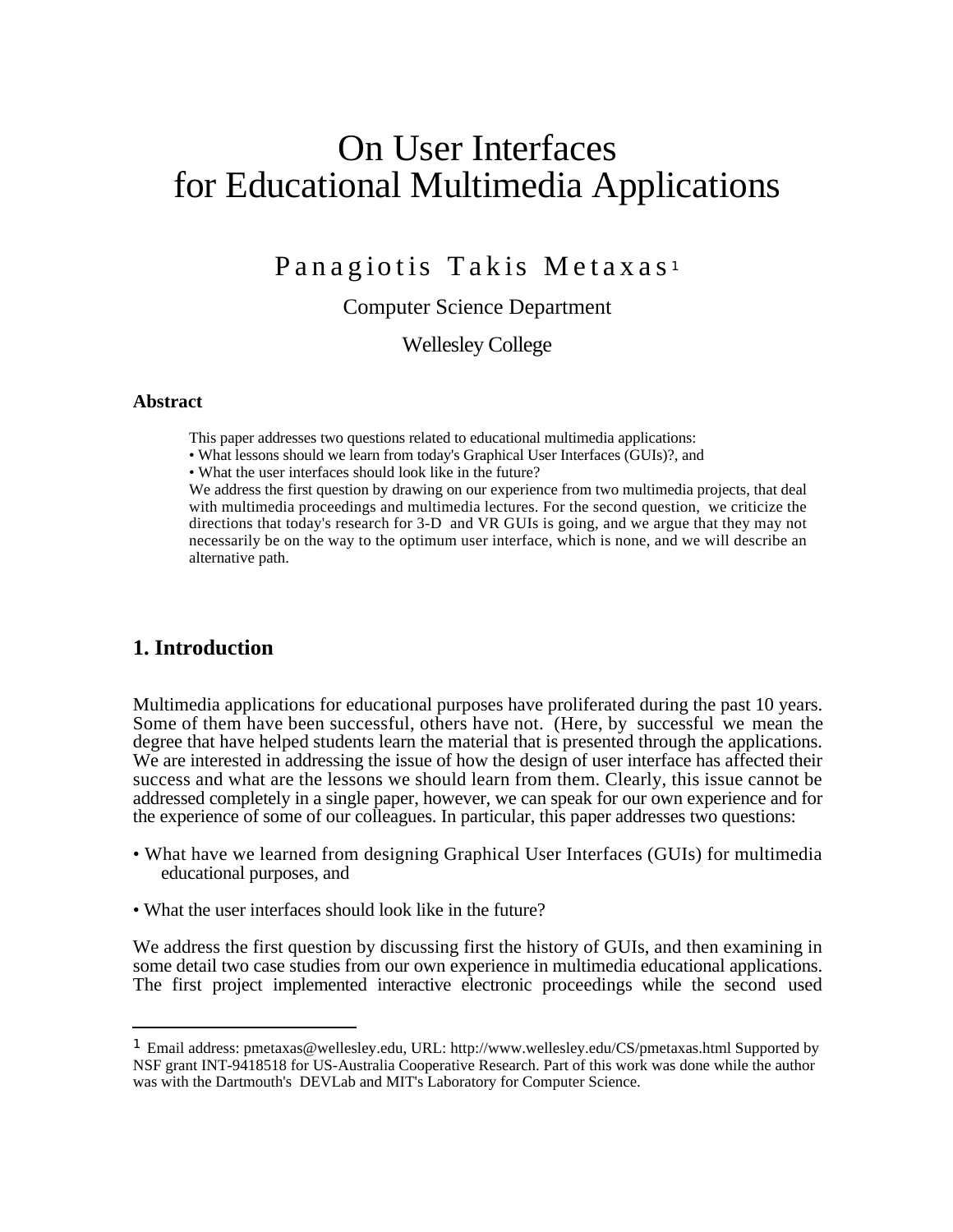multimedia to deliver educational lectures. From these two projects, as well as from projects that other colleagues have undertaken, we derive a set of guidelines that we believe would be useful to everyone working on multimedia applications today.

To answer the second question, first we examine briefly the main directions that user interfaces seem to explore today, namely three-dimensional and virtual reality user interfaces (3-D UIs and VR UIs). We argue, however, that this is not the direction that we may want to go; briefly, the reason is that it is more difficult to manage a messy-room (the canonical metaphor that corresponds to 3-D and VR UIs) than a messy-desktop (the accepted metaphor of 2-D window-based GUIs). Our thesis is that a more natural and efficient user interface is one that involves *sound* in the human-to-computer direction, and the extensive knowledge of *book typesetting* in the computer-to-human direction.

## **2. A Short History of Graphical User Interfaces**

In the early times of computer history, processing was done in a *batch* form. Users had to stand in line and leave their jobs outside the operator's room. The *operator* , a person responsible to feed the computer with data and code was essentially the only person that communicated directly with the computer. Even though it may seem that the operator was the user interface, the fact is that in these early days *there was no notion* of user interface. Communication with the computer was so tedious, both in terms of language and interface, that the average person could not be trusted in this role.

Things changes slightly (even though at the time it seemed as a huge change) when more advanced operating systems made time-sharing possible. Now, the users were able to communicate directly with the computer, through the *command-line interface*. Users, for example, would type unpronounceable lines of the form

cp A:drctns.txt D:idntknw.txt

and the machine might either perform the task successfully and give *no response*, or indicate that *something* went wrong and quit. The command line was providing modes of communication that were rather difficult to distinguish, and the user would have to memorize unpronounceable words and cryptic operating system responses.

The *modal interface* was ugly, error-prone and inconvenient, partially responsible for attaching the "geek" characterization to programmers. Yet, it has still to depart from our world because computer users – contrary to popular belief – resists any change to their environments, even when the benefits of the change are obvious.

Things became more rational around 1972, when the famous XEROX PARC team came up with the first *graphical user interface (GUI)* for the XEROX Altos. This interface employed the desktop metaphor on which papers and other documents are laid out. Since the screen of the computer terminals had a rather small area available for this desktop, users were seeing only small windows of the whole document.

Despite its strikingly superior idea of the graphical over the modal interfaces, it took them about 12 years to become known, mainly through Apple's operating system that employed them in the first release of the Macintosh 128K in 1984. Their popularity grew slowly, however, partly due to of a wide-spread macho feeling among programmers that associates power with intimidation.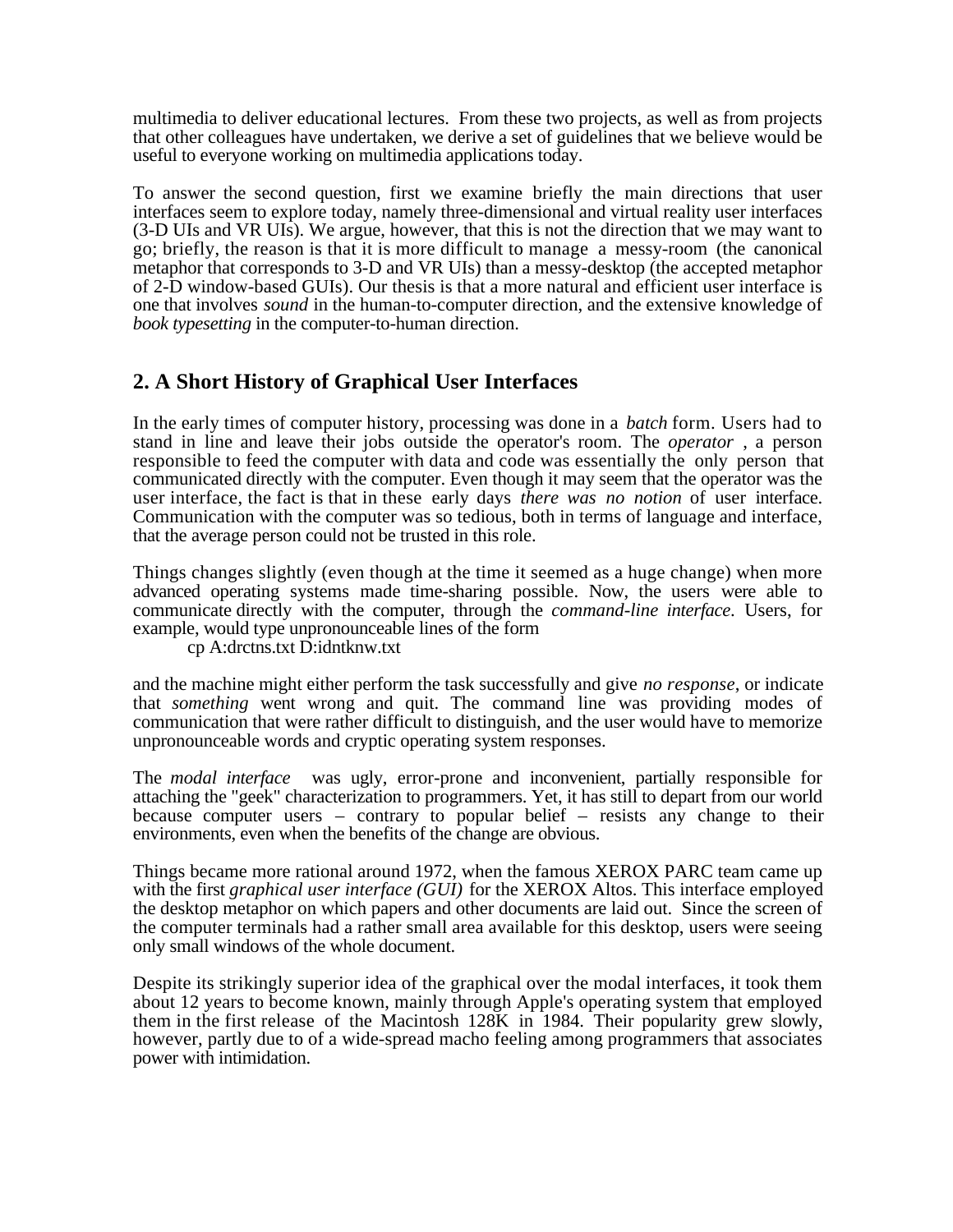Today, there is no doubt that the *messy-desktop* interface — which so closely resembles real life's desktops — has been extremely successful. As a measure of its success, we mention the fact that 23 years after its introduction, a software company stirred lots of excitement – and revenues – by releasing an operating system with such a graphical user interface. One has to admit that an idea that excites people so many years after it was first presented, must be a *really* good idea, indeed!

GUIs helped the proliferation of users because computers were not intimidating any more. Even kids that could not read or write, could use a computer, something unthinkable before. People realized that *usability* was much more important than functionality – over some minimum threshold of functionality, of course. Ed Tufte's 1988 aphorism "Today the competition is at the User Interface" [1] still holds true.

Unfortunately, the field of user interface design has not advanced significantly since. Many people believe that the advancement will come from real 3-D and visual reality interfaces. However, as we will argue in a later section, the incorporation of sound into a well-designed 2-D panel would serve the user better.

In the next three sections we describe briefly the experience we gained from two educational multimedia applications that we have built with colleagues, and will derive some guidelines from our own and other colleagues' experiences.

### **3. Case Study 1: Electronic Conference Proceedings**

Academic conferences are a long-standing and effective form of multimedia communication. Conference participants can transmit and receive information through sight and sound, that is, by viewing individuals, text, and graphics, and by hearing the spoken word. This same-time, same-place communication is sufficiently valuable to justify large investments in time and travel funds. Printed conference proceedings, a particular kind of printed books, are attempts to recapture the value of a live conference, but they are limited by both their delivery medium and by the significant differences from the conference presentation. We addressed this problem in the CD-ROM multimedia proceedings[2] of the DAGS'92 conference[3], that delivers text, graphic, audio, and video information as an integrated whole, with extensive provisions for random access and hypermedia linking. (For details on this production, see  $[4]$ .)

This program uses two basic screens to communicate with the reader of the proceedings, the talk screen (Figure 1) and the hypertext screen (Figure 2). The figure below shows a typical shot of the talk screen, which is used to help the reader follow dynamically the talk, and more efficiently than if he/she were present at the time of the presentation. The movie on the left is made out of the transparencies that the speaker used, while the one on the right is a short loop of the speaker speaking. The buttons start and stop the transparencies talk, give direct access to particularly interesting points of the talk, give information about the speaker, jump to the hypertext of the paper that is associated with the talk, and go to the list of all talks that appear in the CD-ROM.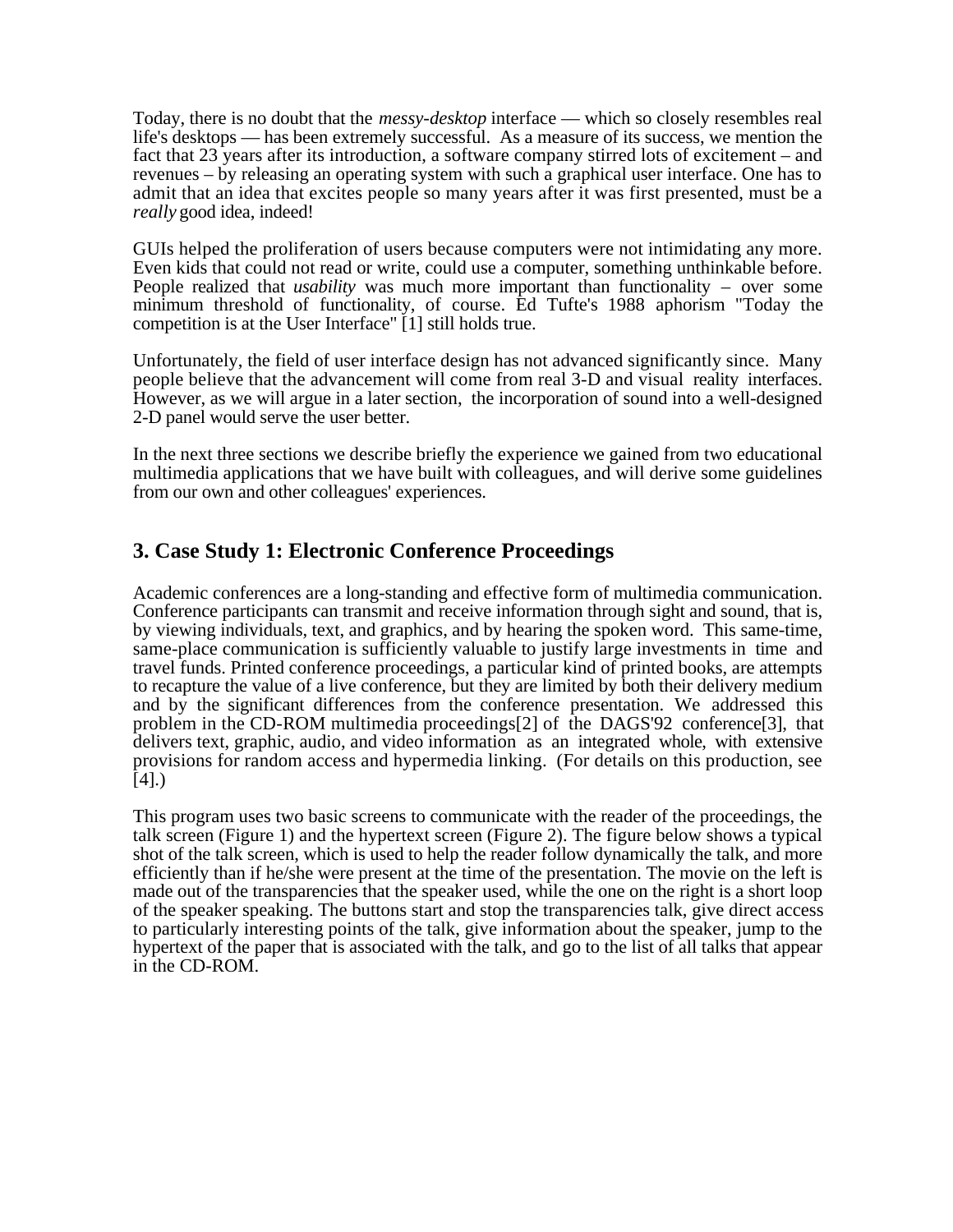

Fig. 1: The talk screen of [2]. Only 36% of the total screen area contains useful information.

Figure 2 represents a typical shot of the hypertext that is associated with the talk. It contains two palettes, on the left and right of the screen, with tools that give considerable power to the reader to access the contents of the paper in many different ways. Floating windows show references and figures on demand.

During the design of the system, it was believed that giving as much power as possible to the reader/user was a highly desirable attribute of a successful system. "The readers could use the system as naively as they would use paper proceedings, or as advanced as a full-fledged multimedia system", was the prevailing view of the designers. Obviously, designing such a system was not an easy task, taking the better part of a man-year production time, but at the time was considered worth the effort.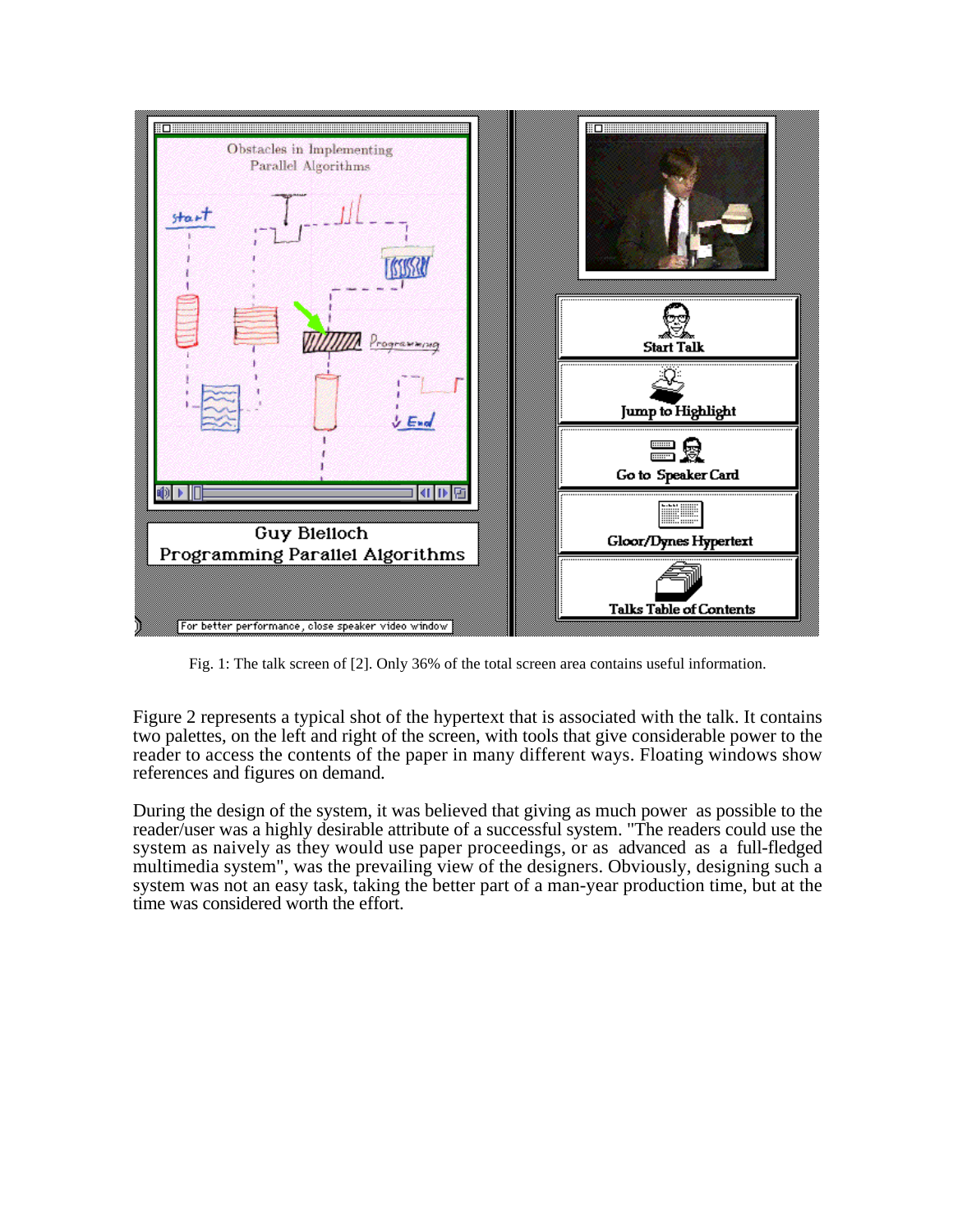

Fig. 2: The hypertext screen of [2]. The administrative palettes on the sides give power to the user to access the hypertext in many different ways.

What it was not realized, however, was that:

- A complicated interface, no matter how powerful, is *intimidating* to the readers. Unsophisticated readers would not use it, while most of the readers would just use only the 3–4 of its features that seem natural to them ignoring the rest, and
- A baroque interface takes away valuable computer screen area to accommodate administrative debris. As a consequence, one is forced to use scrolling fields, lowering significantly the already low (because of the mathematically-rich contents) readability.

In other words, *simplicity of use* is what one should first care about, not power at all costs. Keeping it simple pays off not only in terms of production time, production cost and robustness, but it also — and that was the surprising result — increases usability.

These observations concerned mainly the hypertext user interface. The talk screen, on the other hand, was used significantly more and the only thing that readers were complaining about it was that the transparencies were not large enough to see details in some cases. Indeed, only 36% of the screen area contains useful information, even less than the hypertext screen which is 60%. Again, the problem is administrative debris getting in the way of useful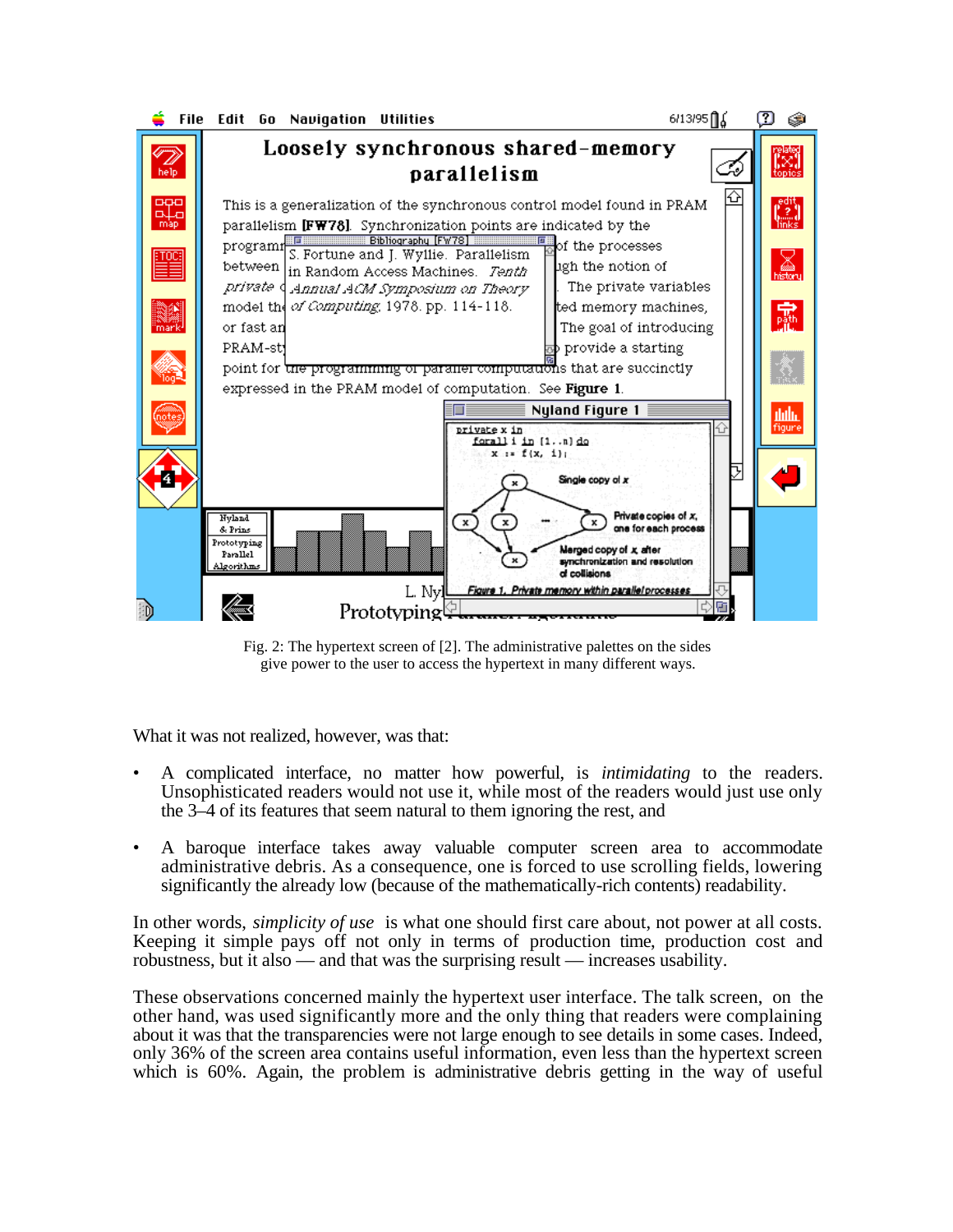information. When we designed the next CD-ROM [5] we took into account these observations.

### **4. Case Study 2: Multimedia Lectures**

This multimedia interface is designed as an example of how to use interactive video in education and training, an area in which multimedia applications will have a great impact. Because of the size and composition of the production team (five untrained students working part time) , we were also interested in effective ways of production.

The CD-ROM [5] includes a number of introductory lectures for data-parallel computing. Its goal is to help newcomers in the area get a quick understanding of the issues related to dataparallel computing. It provides eight digitized talks on several introductory themes. The reader can follow dynamically a talk given by experts in the area, and see several animations associated with it. In this sense it gives more to the attendee than the actual attendance of the talk.



Fig. 3: A typical talk screen of [5] Most of the screen space is devoted to presenting information.

The functionality we provided included only the basic operations that we found readers appreciate the most. As one can see in Figure 3, we use 80% of the screen for the interactive movie, while we provide ways to start and stop the talk, see a slide-show of the most important transparencies (controlled by the reader), get a list of the available talks and get information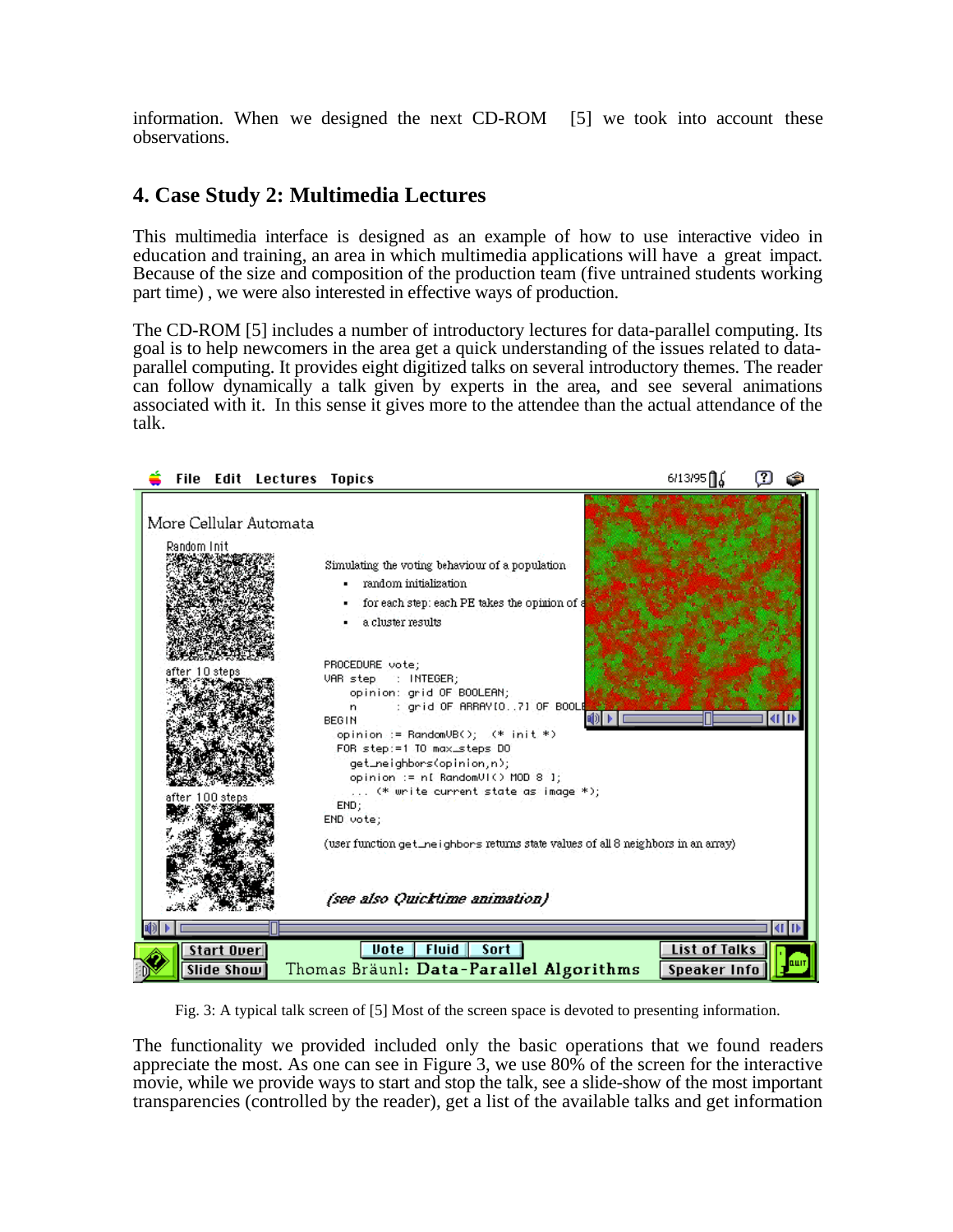about the speakers. Moreover, we provided access to relevant animations that the can help clarify the presentation and specialized help, tuned to the particular screen that the reader sees.

We thought very carefully and decided to strip down the previous system's unnecessary complications. *Narrowing* the system was a rather brave decision: reusing the old system would have zero design (but not production) cost; moreover, one tends to only *add* things every time a new version of a product is released. However, we believe that this was a correct decision, since it allowed us to come up with the final product in a much shorter amount of time and put the effort saved in the quality of the contents. After all, any (multimedia or not) product is only as good as its contents!

Particular attention was paid for on-line help. We provide two kinds of help: A one-screen tutorial which explains how each of the objects of the interface works (Figure 4); and a specialized help screen to be consulted by the viewer when he/she has questions *during* the viewing of a talk.



Fig. 4: The help tutorial of [5].

A big difference between the printed and the electronic book is that the latter can be a *living* document, in the sense that it can be updated in short, regular time periods. Doing the same for printed books is much more expensive for both the producer and the "consumer". We wanted our product to be such a document, but burning a CD-ROM does not allow too much space for "life". During the last three years, the development of the World-Wide Web has changed the rules of the game. We have taken advantage of this technology by providing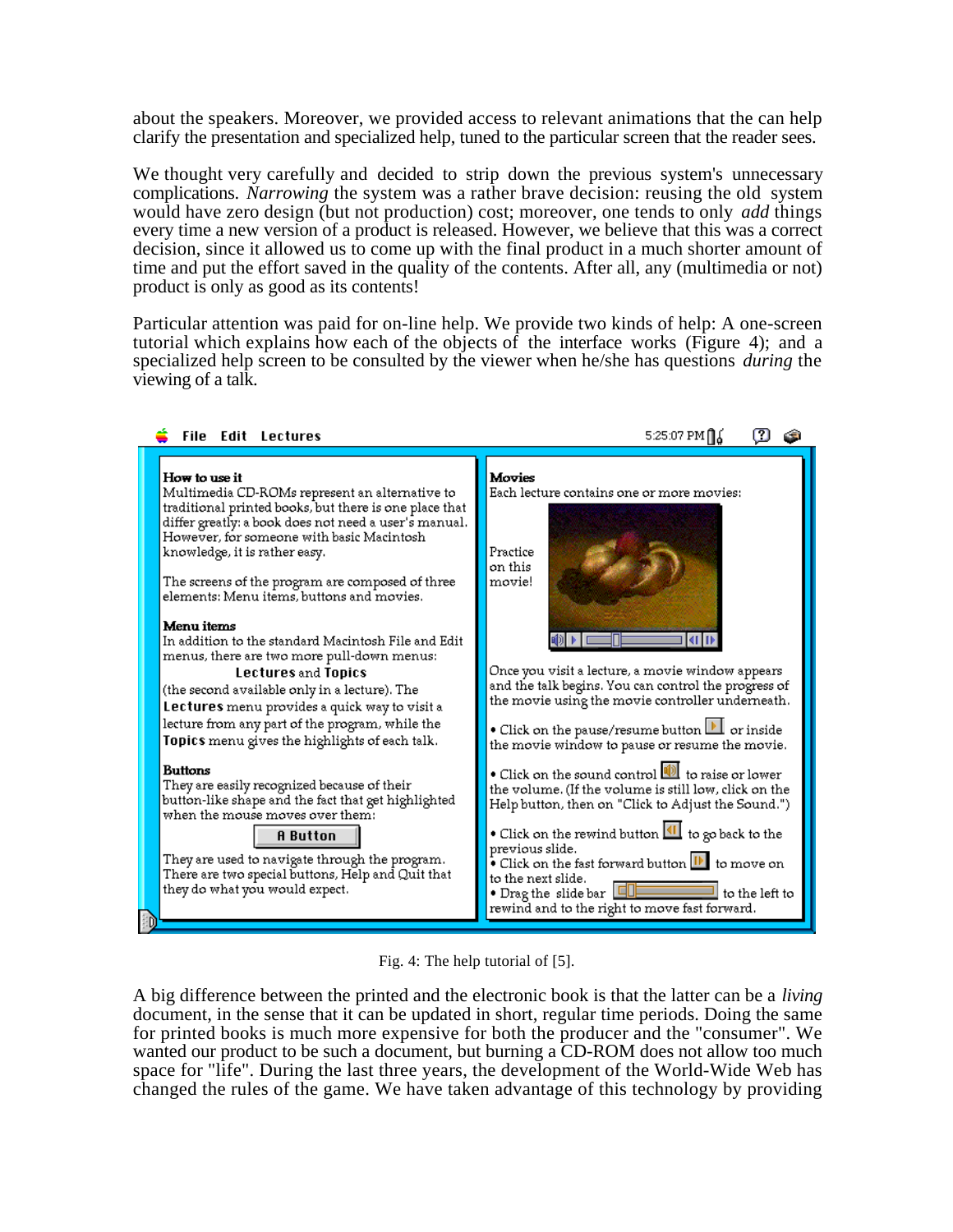continuous support via a home page. In this site, readers can find updates of the software included in the CD-ROM, related publications, direct contact links to the contributors, pointers to related resources on the internet, on-line help, etc.

This web page can be accessed at URL: http://www.wellesley.edu/CS/lidpc.html

# **5. Guidelines**

Among the lessons learnt, not only from our own experience but also from studying other multimedia user interfaces, are the ones we mention below. Because of lack of space, we list them without much elaboration:

- Investigate how users use the system and make it more efficient. This involves releasing a beta version to a number of representative users, and including their input, probably redesigning the interface. Provide shortcuts for all the common queries.
- Scrolling is evil avoid it at (almost) all costs. After all, scrolling is inherently sequential and introduces from the window what hypertext kicked out of the door: instant access to relevant information.
- Screen space is valuable and very expensive use it wisely. Do not force the material presented to fit around the administrative debris; it is the other way around!
- Fancy slide transitions (zooming in/out, page turning, fading in/out, etc.) are visually nice but expensive in terms of resources (both production and minimal system replay requirements). Use them only if you can afford them.
- Smooth visual transition from node to node and view of the history of the actions taken preserves reader's sanity.
- Content editing is *very* important a book is only as good as its contents. Expect to spend most of the production time on it. (And even if you did not expect it, do not complain.)
- Content editing is *very* difficult be prepare to put a lot of effort into it. You can only trust it to experts of the material.
- The previous two guidelines *do not suggest* that the design of the user interface should be ignored. Intuitive interface is essential to usability — people ignore (if not hate) manuals. (Figure 5 shows an example of the main screen ("The Browser") of a multimedia CD-ROM accompanying an excellent book, with a confusing user interface.)
- People like scanning visually the transparencies/contents, it gives them context and increases their interest in the material.
- Video/audio synchronization is important and this is rather obvious but you do not need experts for this.
- Running two video movies simultaneously from a CD-ROM is not here yet. If you need to use it, make sure you specify carefully the minimal requirements of the system.
- Keep what works well, damp what does not, no matter how much effort you put into developing. And, if you are not sure what works well, ask about the experiences of others — "don't get it original, get it right!"
- Always offer specialized help there is no substitute for it when users really need it.
- The decisions behind the design of a user interface should *not* be the result of compromising or of union of opinions. Democracy should be left to other domains.
- Let the graphic artists do the artistic part focus on functionality and quality of the material.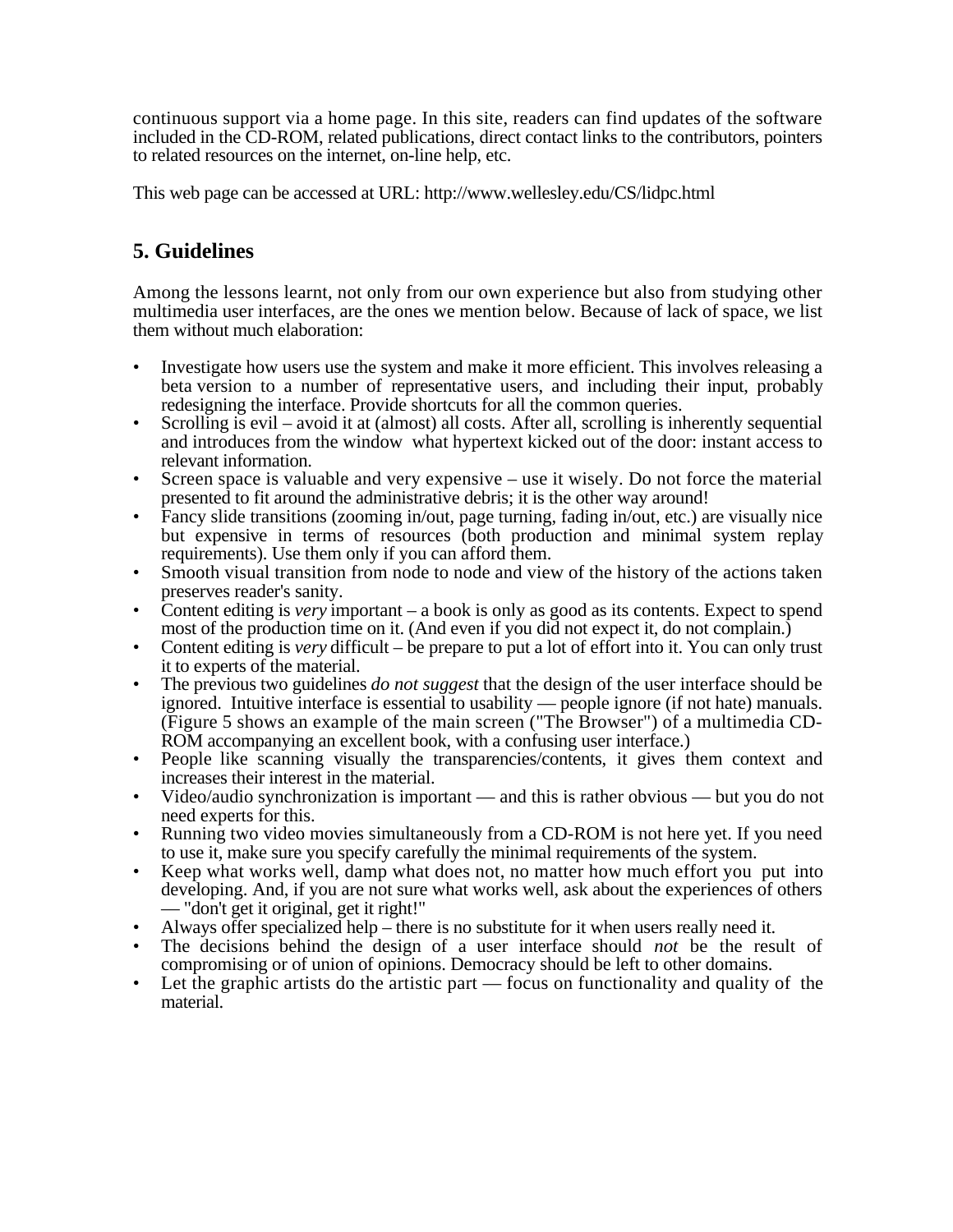

Fig. 5: The main menu of the multimedia application accompanying [6] is not a match for the excellent contents of the book

## **6. The User Interfaces of the Future: Sound is Essential**

One cannot deny that he GUIs of the '70s have been extremely successful. As we have mentioned, a measure of their success is the fact that have made computers accessible to virtually everyone — even to corporate managers. Another is, that they were able to create excitement many years after their introduction.

However, *this success makes surpassing them, much harder.* Indeed, this is the experience we have seen so far with 3-D GUIs, the obvious extension of 2-D GUIs: Visualizing a 3-D interface, organizing the information inside, navigating through it, programming it, supporting it — in short, everything — is much harder in 3-D. However, there have been a number of 3- D and pseudo-3-D interfaces have been developed so far. Below we mention some of the more promising of them:

- XEROX PARC's file system visualizer that allows the user to view the files in three different 3-D ways. It is arguably a useful way of visualizing the file system.
- MagicCap of MagicLink, Sony's palmtop computer/information organizer. It is a crude and not real 3D interface, but it demonstrates good functionality.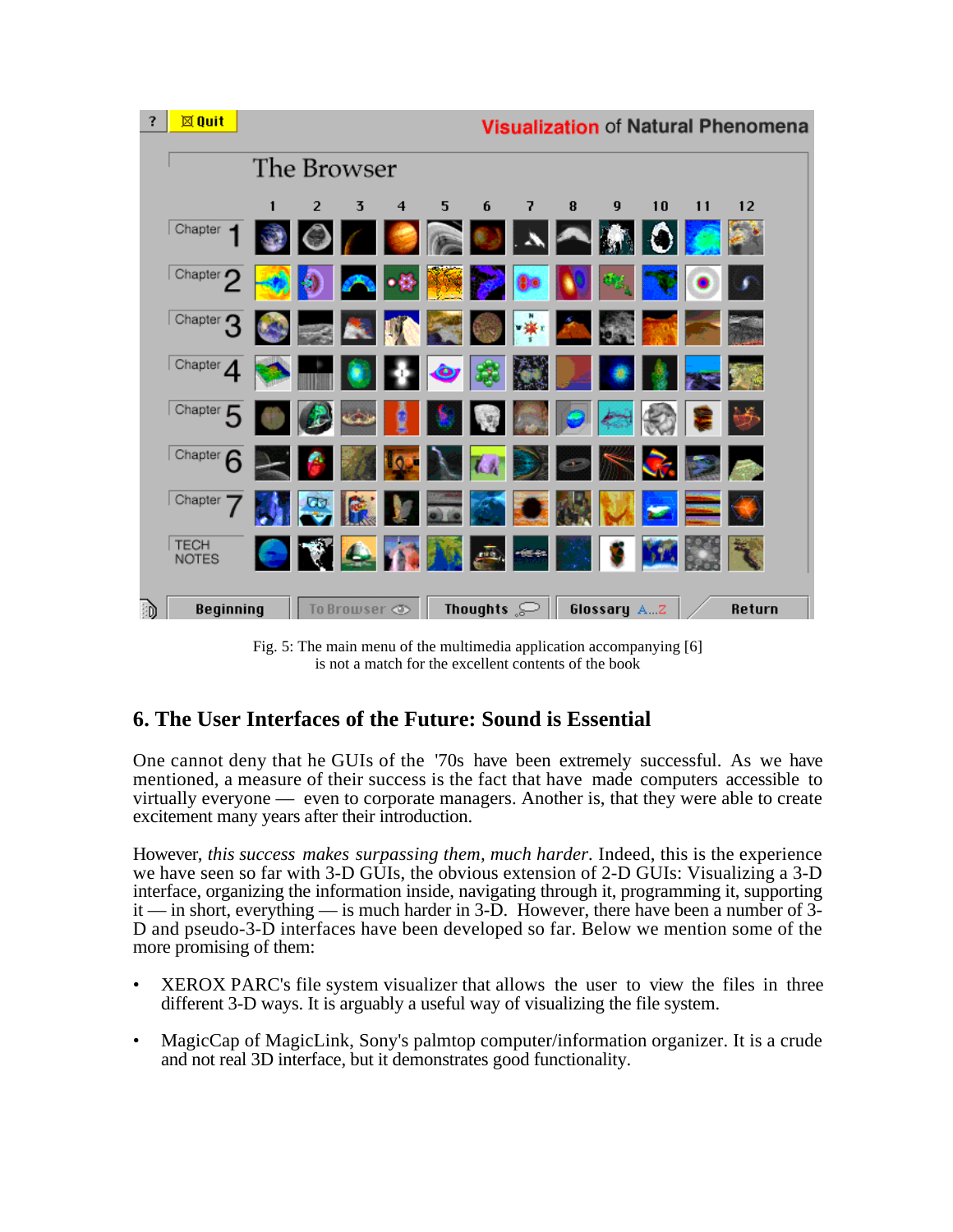- QuickTime VR, Apple's approach to MT Architecture Machine Group's "Aspen Movie Map" project. The idea is simple: A movie is created from thousands of pictures taken from different angles. The viewer can turn and zoom the camera, but cannot look around objects. Unfortunately, creating VR movies is still much harder than regular QuickTime movies.
- VRML (Virtual Reality Modeling Language) that is designed to work on the Web, essentially a 3D scene description language plus hyperlinks.

But is this the direction we should be going to? 3-D and VR interfaces consume a large part of the processor's time, with diminishing returns. Adding texture color and movability in 3-D scenes is still a challenge to today's powerful uni-processor machines. It will eventually come, but it needs more powerful, parallel machines. Our main objection is, however, that even if they are eventually delivered in an economical way, they will just replace the messy desktop with a *messy office*, which may be much harder to manage. Shneiderman's pseudo-3D office [7] is an indication of how difficult would it be to manage a screen in which documents, applications ant tools are hiding in every corner of the  $3-D$  space. We believe that, what we need instead is a *virtual administrative assistant*, where we can just ask for a particular file, using an approximate description, and have it available without having to look for it ourselves. (Microsoft's PERSONA research project, a parrot called a "conversational assistant" is a good step in this direction.)

Recall that the user interface is the "thing" between the human and the computer that helps them communicate. This is a two-way communication, from human to computer and from computer to human, and they *do not* have to be symmetrical. We will, thus, examine them separately.

*From human to computer: Sound and touch-screens.* Humans are efficient when communicating among themselves. They primarily use their voice, but also crude drawings on a piece of paper, and gestures. Sound is, therefore, essential for their communication. We believe that the next generation UIs should give the users the ability to find their way around the information using simple phrases like "Find the file that I used this morning," "Open the emailer and prepare a letter for John," and "Remind me to call home at 5 PM." This is not very difficult computationally: Given any restricted domain, we can quickly come up with a short dictionary for it. The sound interface does not have to understand every word in the language, it only has to recognize roughly the same number of words that today's menus contain, plus a few more (articles, numbers, etc.). Indeed, it has been observed [8] that the current state of the art in speech recognition and speech synthesis is quite adequate for this application. As an example of a successful product, we mention AsTeR, the impressive mathematics (TeX) reader created by T.V. Raman[9].

Sound is not enough, of course. A touch screen and a stylus is helpful for drawings and text. Lots of progress has been made in this direction lately, and new cost-effective products have reached the market of PDAs.

*From computer to human: Sound and 2-D images.* Sound can also be used in the other communicating direction. It is very often the case that we prefer to hear a message read to us in order to understand it quickly. This message could have been recorded by the originator, or the system software could read it to us. But listening without seeing has limited impression. What the screen should provide is 2-D images, carefully designed and laid-out. We have a five-hundred years experience in designing and typesetting book pages, and this experience will help a lot in designing the screen shots of such an interface. We should built on this strong experience before going to more exotic 3-D designs.